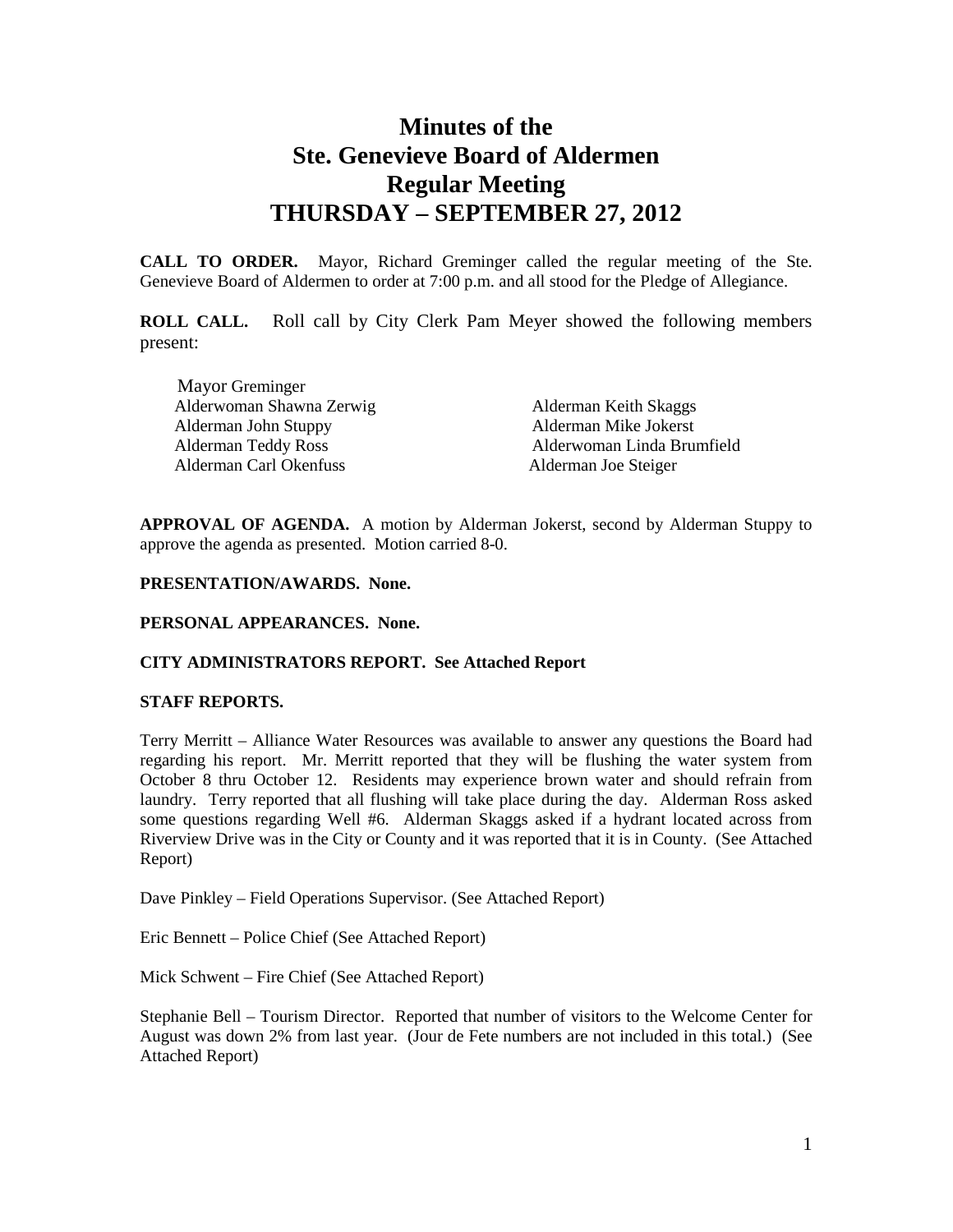#### **COMMITTEE REPORTS**

Alderwoman Brumfield reported on the Channel 7/98 Board meeting. At the last meeting they had a representative from Big River Telephone. They discussed different fund raising ideas; and also how to make their website more user friendly.

Alderman Steiger reported on the Tourism Meeting and the Downtown Development Meeting.

Alderman Okenfuss reported that he has officially asked the Mayor to be taken off the Planning & Zoning Commission as the Aldermanic Laison.

## **CONSENT AGENDA.**

**Minutes - Board of Aldermen Meeting Regular Meeting - September 13, 2012.** A motion by Alderman Okenfuss, second by Alderman Steiger to approve the minutes of the Regular Board of Aldermen Meeting from September 13, 2012. Motion carried 8-0.

**Minutes - Closed Session – September 13, 2012.** A motion by Alderman Skaggs, second by Alderman Stuppy to approve the minutes of the Closed Session Board of Aldermen Meeting from September 13, 2012. Motion carried 8-0.

**Financial Report – August 2012.** A motion by Alderman Okenfuss, second by Alderman Jokerst to approve the Financial Report for August, 2012. Motion carried 8-0.

**RESOLUTION NO. 2012 – 61. A RESOLUTION OF THE CITY OF STE. GENEVIEVE, MISSOURI AUTHORIZING THE MAYOR TO EXECUTE A PROPERTY MAINTENANCE AGREEMENT WITH ADAM & CATHERINE MARTY.** A motion by Alderman Steiger, second by Alderwoman Zerwig to approve Resolution No. 2012 -61. Motion carried 8-0.

**RESOLUTION NO. 2012 - 62. A RESOLUTION OF THE CITY OF STE. GENEVIEVE, MISSOURI STATING INTENT TO APPLY FOR A GRANT FROM NUTROGIVE IN THE AMOUNT OF \$2,000 TO BE USED FOR IMPROVEMENTS TO THE STE. GENEVIEVE FLEUR DE LIS DOG PARK FOR THE CITY OF STE. GENEVIEVE.** A motion by Alderman Okenfuss, second by Alderman Steiger to approve Resolution No. 2012-62. Motion carried 8-0.

## **OLD BUSINESS**

**BILL NO. 3887. AN ORDINANCE APPROVING A BUDGET AMENDMENT TO THE CITY OF STE. GENEVIEVE FISCAL YEAR 2012 BUDGET RELATING TO THE TOURISM COMMISSION FUND #017.** 2<sup>nd</sup> READING. A motion by **TOURISM COMMISSION FUND #017. 2nd READING.** A motion by Alderman Steiger, second by Alderwoman Brumfield, Bill No. 3887 was placed on its second and final reading, read by title only, considered and passed by a roll call vote as follows: Ayes: Alderman Skaggs, Alderwoman Zerwig, Alderman Stuppy, Alderman Jokerst, Alderman Steiger, Alderman Okenfuss, Alderwoman Brumfield, and Alderman Ross. Nays: None Motion carried 8-0. Thereupon Bill No. 3887 was declared Ordinance No. 3826 signed by the Mayor and attested by the City Clerk.

**BILL NO. 3888. AN ORDINANCE APPROVING THE BUDGET FOR THE CITY OF STE. GENEVIEVE FOR FISCAL YEAR 2013.** 2<sup>nd</sup> READING. A motion by Alderman **STE. GENEVIEVE FOR FISCAL YEAR 2013.**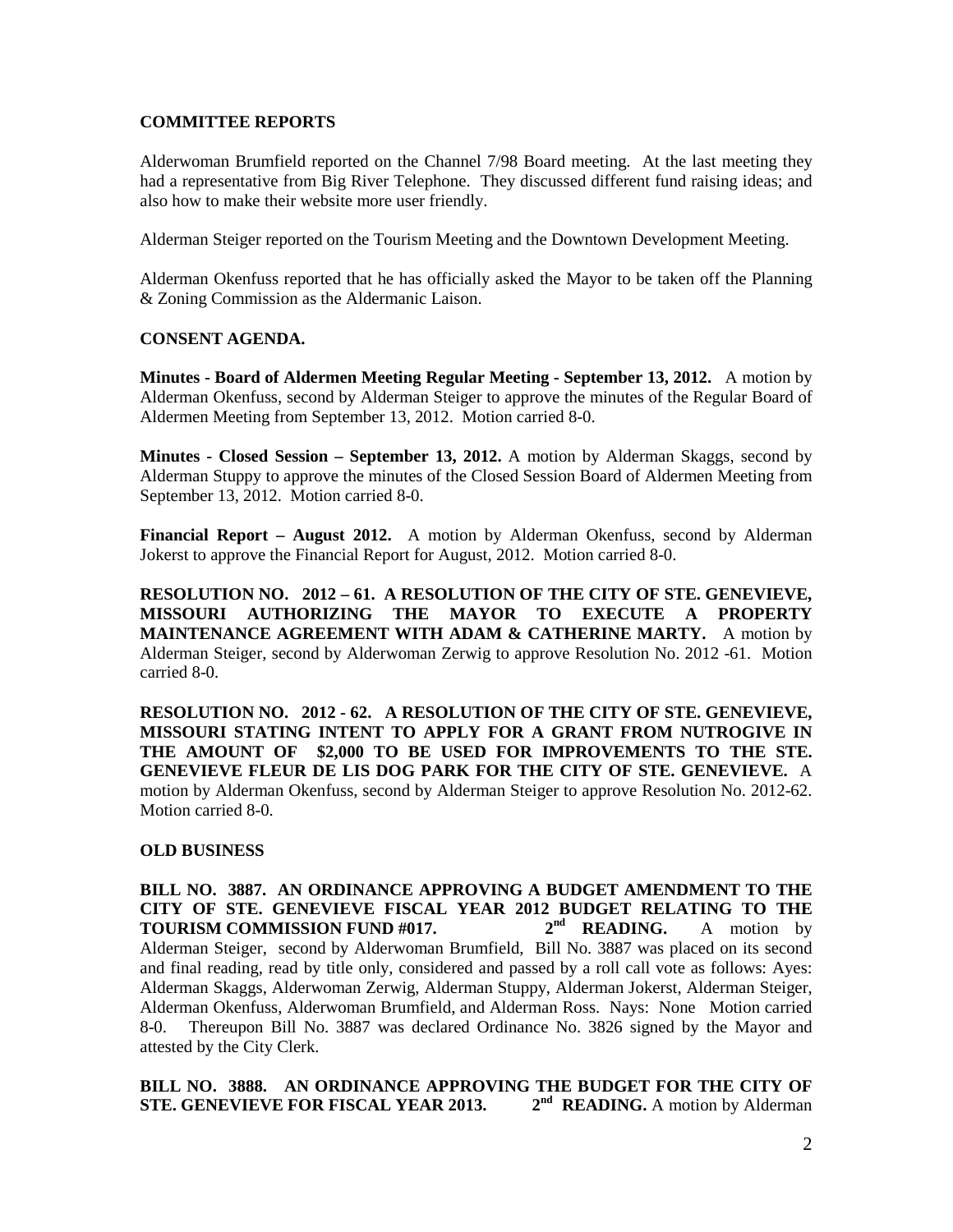Jokerst, second by Alderwoman Brumfield, Bill No. 3888 was placed on its second and final reading, read by title only, considered and passed by a roll call vote as follows: Ayes: Alderman Skaggs, Alderwoman Zerwig, Alderman Stuppy, Alderman Jokerst, Alderman Steiger, Alderman Okenfuss, Alderwoman Brumfield, and Alderman Ross. Nays: None Motion carried 8-0. Thereupon Bill No. 3888 was declared Ordinance No. 3827 signed by the Mayor and attested by the City Clerk.

**BILL NO. 3889. AN ORDINANCE SPECIFYING THE CRITERIA FOR ISSUANCE OF A RESIDENTIAL PARKING PERMIT. 2nd READING.** A motion by Alderman Skaggs, second by Alderwoman Zerwig, Bill No. 3889 was placed on its second and final reading, read by title only, considered and passed by a roll call vote as follows: Ayes: Alderman Skaggs, Alderwoman Zerwig, Alderman Stuppy, Alderman Jokerst, Alderman Steiger, Alderman Okenfuss, Alderwoman Brumfield, and Alderman Ross. Nays: None Motion carried 8-0. Thereupon Bill No. 3889 was declared Ordinance No. 3828 signed by the Mayor and attested by the City Clerk.

**BILL NO. 3890 AN ORDINANCE AMENDING "SCHEDULE III. PARKING RESTRICTIONS; TABLE III – C. NO PARKING DURING CERTAIN TIMES OF THE STE. GENEVIEVE MUNICIPAL CODE.** 2<sup>nd</sup> **READING.** A motion by Alderman Jokerst, second by Alderman Okenfuss, Bill No. 3890 was placed on its second and final reading, read by title only, considered and passed by a roll call vote as follows: Ayes: Alderman Skaggs, Alderwoman Zerwig, Alderman Stuppy, Alderman Jokerst, Alderman Steiger, Alderman Okenfuss, Alderwoman Brumfield, and Alderman Ross. Nays: None Motion carried 8-0. Thereupon Bill No. 3890 was declared Ordinance No. 3829 signed by the Mayor and attested by the City Clerk.

**BILL NO. 3891. AN ORDINANCE CREATING A RESTRICTED PARKING ZONE ON THIRD STREET.** 2<sup>nd</sup> READING. A motion by Alderman Ross, second by Alderman Skaggs, Bill No. 3891 was placed on its second and final reading, read by title only, considered and passed by a roll call vote as follows: Ayes: Alderman Skaggs, Alderwoman Zerwig, Alderman Stuppy, Alderman Jokerst, Alderman Steiger, Alderman Okenfuss, Alderwoman Brumfield, and Alderman Ross. Nays: None Motion carried 8-0. Thereupon Bill No. 3891 was declared Ordinance No. 3830signed by the Mayor and attested by the City Clerk.

## **NEW BUSINESS.**

**BILL NO. 3892. AN ORDINANCE VACATING A PORTION OF GLENDA STREET IN THE CITY OF STE. GENEVIEVE. 1ST READING.** A motion by Alderwoman Zerwig, second by Alderman Stuppy, Bill No. 3892 was placed on its first reading, read by title only, considered with the following discussion: Alderwoman Zerwig stated that some members of the Board of Aldermen should have to abstain from voting because of a possible conflict of interest. Ms. Zerwig pointed out that some of the alderman are involved in developing a scooter rental business and a potential golf cart rental business that would benefit from the development of such a path. Alderman Okenfuss denied any conflict and was open to an investigation. Alderwoman Zerwig stated that if there are intentions of this in the future that the alderman involved need to make that known. City Attorney, Frank Elpers spoke that since the conflicts in this case were indirect, an alderman could disclose the potential conflict but would not be prohibited from voting under state law or city ordinances. At this time Ms. Sandy Meyer, the resident asking that the City property be vacated addressed the Mayor and Board of Aldermen. She also presented a copy of a petition that had been signed in support of getting the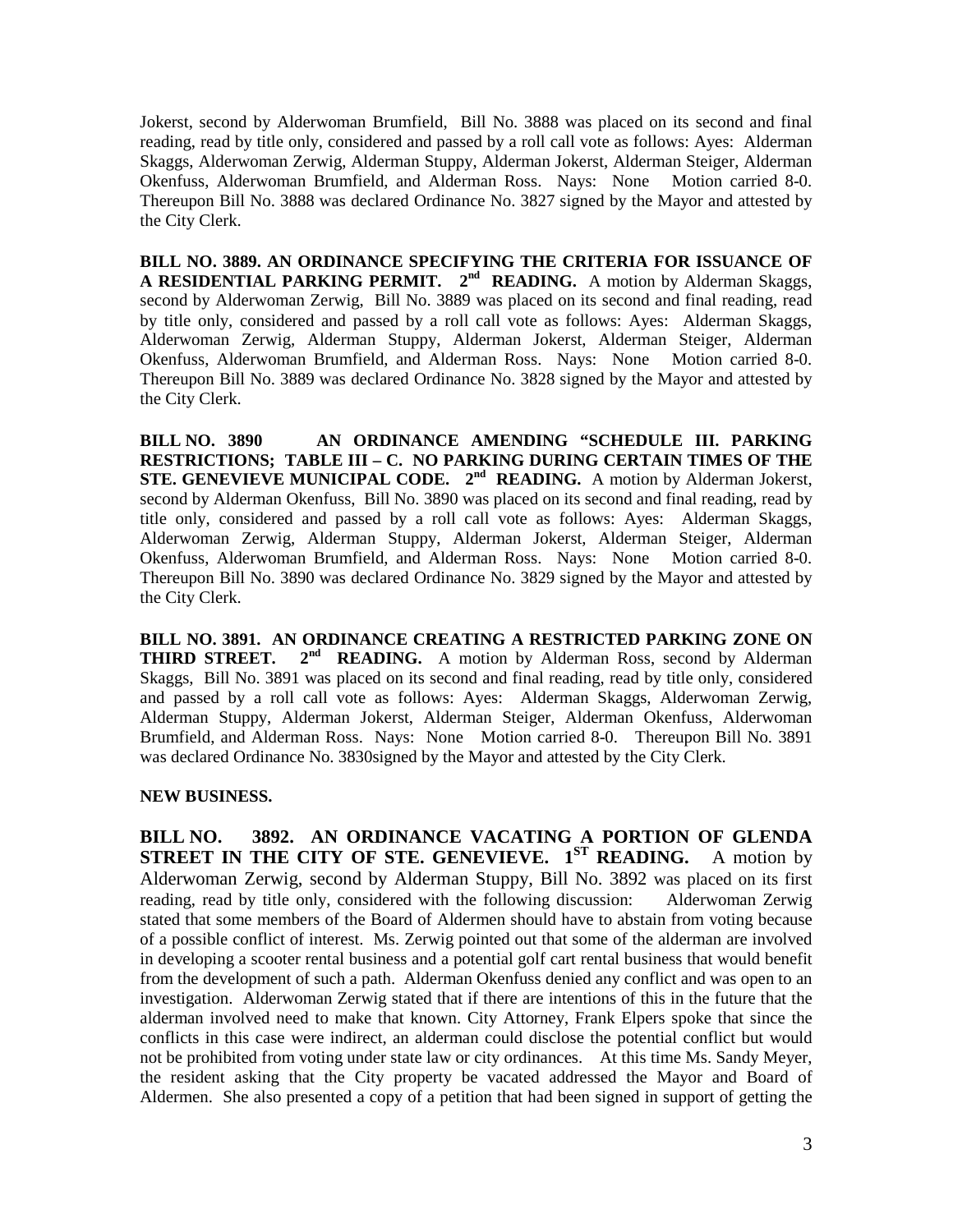Board of Aldermen to abandon the right of way. It also stated that the residents of this neighborhood, strongly oppose for a "Golf Cart Path" be built on this piece of property. The petition had 182 signatures. Dan Hermann, Linda Drumm, Karen Stuppy, Laura Oliver, Gerald Bleckler, Shirley Schweigert and Carrie Otte all voiced their support of Ms. Meyer. Mr. Lawrence Marler stated that the City should look at putting golf cart paths in the corn fields the City owns. Mr. Tom Steiger voiced his concern stating that the City would be crazy to give away property. The City could someday have a use for that. The Mayor asked for the question and the following roll call vote by City Clerk Meyer showed 4 Ayes: Alderman Skaggs, Alderwoman Zerwig, Alderman Stuppy and Alderman Jokerst. Nayes: Alderman Steiger, Alderman Okenfuss, Alderman Ross and Alderwoman Brumfield. Therefore, Mayor Greminger had to break the tie and voted "No" with the following comments: Once the City gives away the property it's gone and there are so many uncertainties associated with what the Corp of Engineers is going to do with the flood mitigation project and whether or not a trail could be part of that. Mayor Greminger will seek dirt from other City projects to fill in the property and the City will work with Ms. Meyer on maintenance of the property. Mayor Greminger noted that previous discussions concerning Golf Cart Trail's did address this property but that possibility is in the future, 5, 10 or even more years down the road. Mayor Greminger stated that the issue at hand this evening is the vacating of the property not putting a golf cart path in. Therefore, 5 Nayes, 4 Ayes Bill No. 3892 fails for lack of majority vote.

**BILL NO. 3893. AN ORDINANCE APPROVING A MEMORANDUM OF AGREEMENT WITH ALLIANCE WATER RESOURCES, INC., A MISSOURI CORPORATION TO MODIFY THE INITIAL PROFESSIONAL SERVICE AGREEMENT DATED AUGUST 12, 2010. 1st READING.** A motion by Alderman Ross, second by Alderman Steiger, Bill No. 3893 was placed on its first reading, read by title only, considered and passed with an 8-0 of the Board of Aldermen. A motion by Alderman Steiger, second by Alderman Okenfuss to proceed with the second and final reading of Bill No. 3893. Motion carried 8-0. A motion by Alderman Skaggs, second by Alderman Steiger, Bill No. 3893 was placed on its second and final reading, read by title only, considered and passed by a roll call vote as follows: Ayes: Alderman Skaggs, Alderwoman Zerwig, Alderman Stuppy, Alderman Jokerst, Alderman Steiger, Alderman Okenfuss, Alderwoman Brumfield, and Alderman Ross. Nays: None Motion carried 8-0. Thereupon Bill No. 3893 was declared Ordinance No. 3831 signed by the Mayor and attested by the City Clerk.

**PUBLIC COMMENTS** – Mr. Don Schremp, 373 S. Fourth Street, addressed the Mayor and Board of Aldermen on if there has been any progress on implementing the suggestions that came out of the joint meeting between the Landmarks Commission and the Board of Aldermen that was held earlier in the year. Mr. Toma responded that the Landmarks Commission appointed two committees, one to review alternative materials and another one to consider revisions to design standards of the ordinance. Some progress has been made but no final recommendations have been submitted.

## **OTHER BUSINESS.**

**Request to extend previous Temporary Liquor License for Lions Club to include Saturday October 6, 2012.** A motion by Alderman Jokerst, second by Alderman Stuppy. Motion carried 8-0.